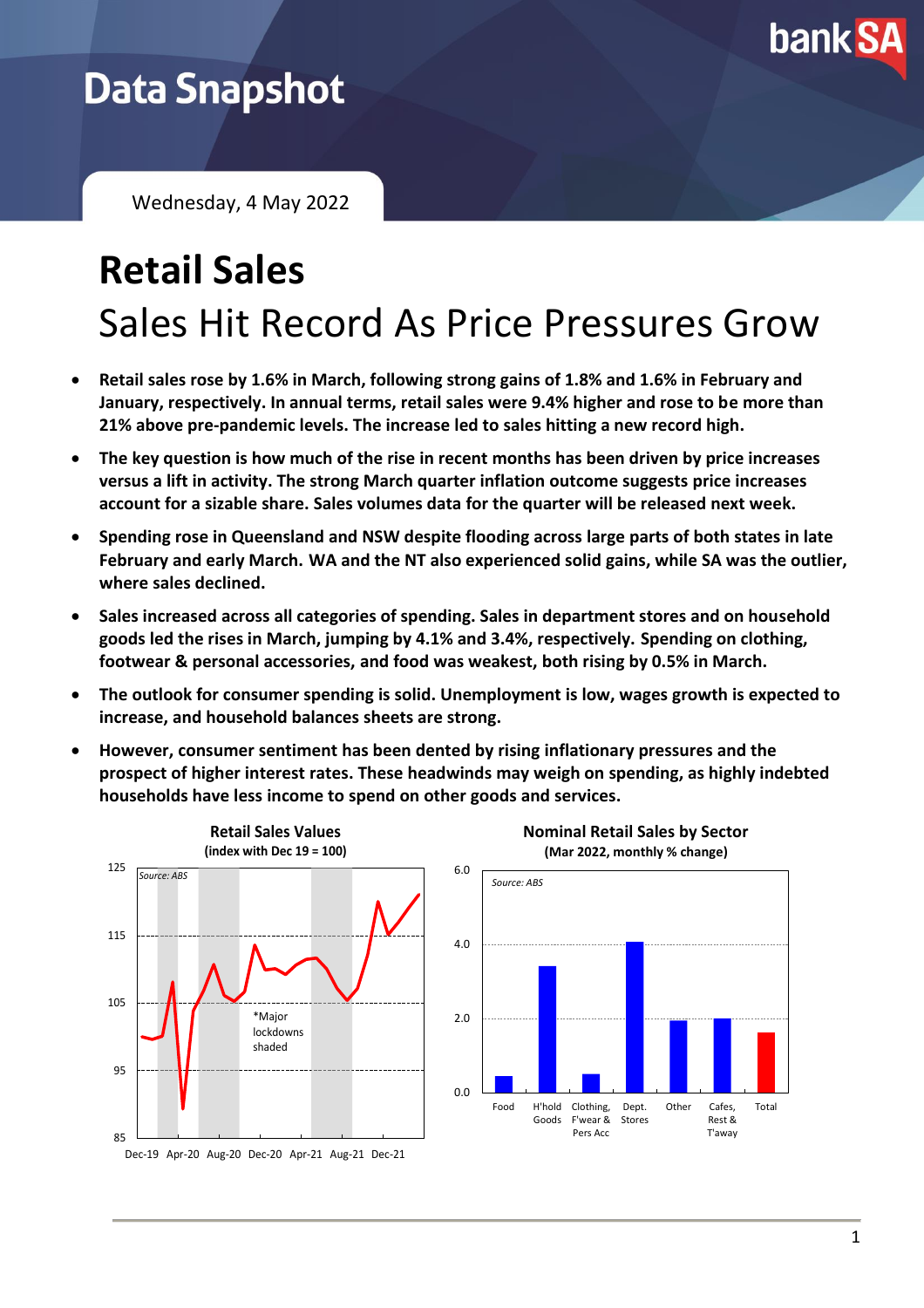Retail sales rose by 1.6% in March, following strong gains of 1.8% and 1.6% in February and January, respectively. In annual terms, retail sales were 9.4% higher and rose to be more than 21% above pre-pandemic levels (as of December 2019).

The strong gains in recent months have led to the level of retail sales rising to a new record high, surpassing the previous high in November 2021, before the impact from the Omicron variant.

Retail spending grew strongly despite impacts from flooding across parts of NSW and Queensland. Inflationary pressures have also increased in recent months, as indicated by the very strong March quarter inflation outcome last week. The key question is how much of the rise in recent months has been driven by price increases versus a lift in activity. The strong inflation outcome suggests price increases account for a sizable share. Sales volumes data for the quarter, which adjust for price changes, will be released next week.

#### **By states and territories**

Retail spending rose 3.4% and 1.8% in Queensland and NSW, respectively, despite flooding across large parts of both states in late February and early March. Sales may have been boosted by households catching up on some spending following the floods.

WA and the NT also experienced solid gains, as sales increased by 1.9% in both states. Sales were also higher across the ACT (1.1%), Tasmania (0.7%) and Victoria (0.6%). SA was the outlier, as spending declined by 0.7% in March.

Sales across all states and territories are well-above their pre-pandemic levels. Tasmania was the weakest performer, with sales 14.3% above their pre-pandemic levels. WA, which was largely isolated from COVID-19 disruptions as its borders remained closed until early March, recorded the highest result, at 25.0% above pre-pandemic levels.

In annual terms, sales were more than 10% higher in Queensland, NSW and Victoria. Annual sales were also higher across the other states and territories, except for the NT, where spending was broadly flat (-0.4%).

#### **By category**

Sales increased across all categories of spending. Sales in department stores and on household goods led the rises in March, jumping by 4.1% and 3.4%, respectively.



Spending on cafes, restaurants & takeaway food services, and on other retailing both rose by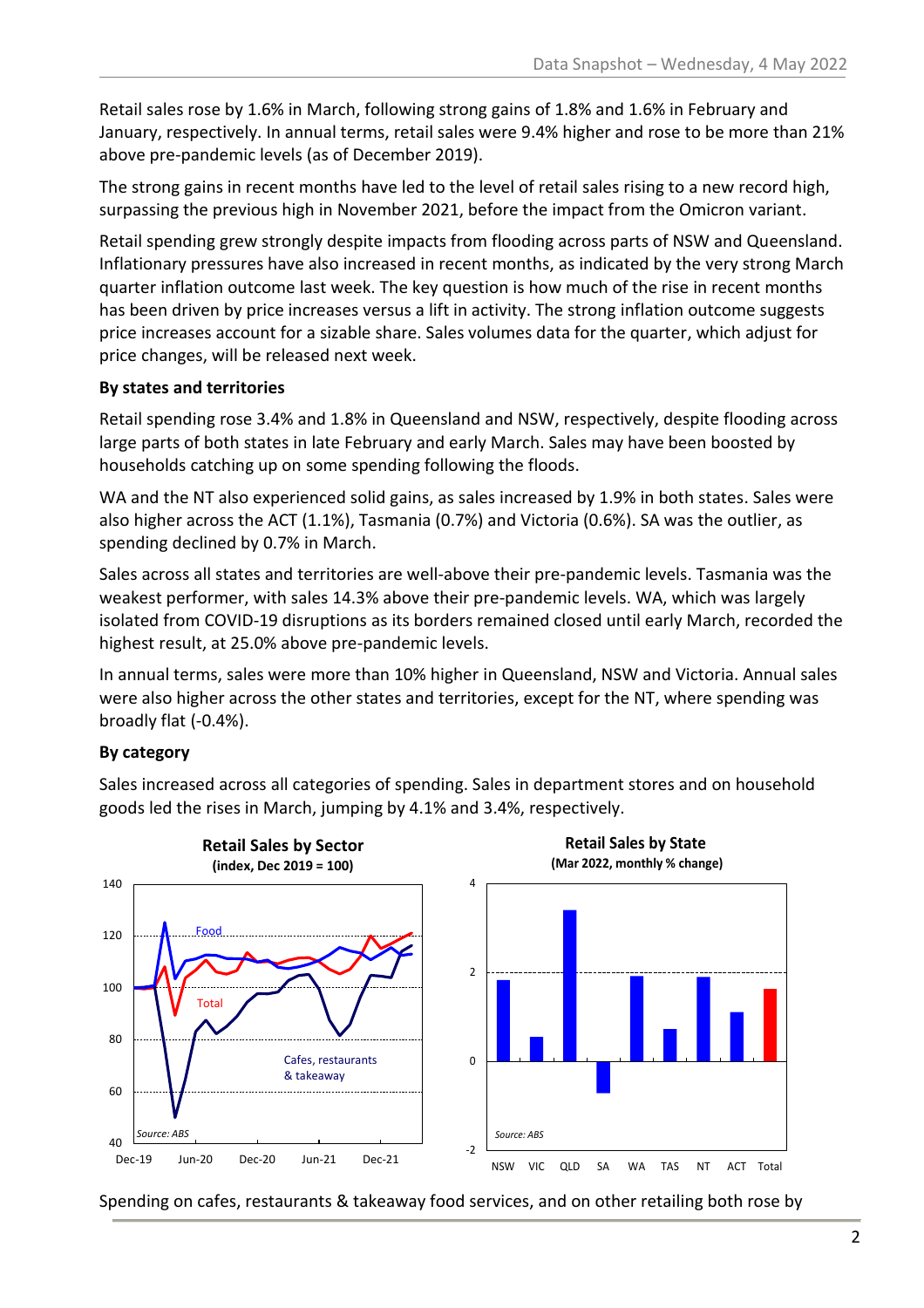2.0%. Spending on cafes, restaurants & takeaway food services was hard hit during COVID-19 lockdowns and disruptions. However, spending has been recovering and rose to a new record high in March. It was also more than 16% above pre-pandemic levels. This is good news for those businesses who have been facing tough times during the COVID-19 outbreak. However, spending in this category remains relatively more depressed than some other categories which were less impacted by COVID-19 disruptions.

Spending on clothing, footwear & personal accessories, and food was weakest, both rising by 0.5% in March.

In annual terms, spending was higher across all categories. Other retailing, clothing, footwear & personal accessories, cafes, restaurants & takeaway food services, and household goods all recorded double-digit annual spending growth.

#### **Outlook**

The outlook for consumer spending is solid. We expect the unemployment rate to fall below 3.5% in 2022 and remain under that level over 2023. The combination of a strong economy and low levels of unemployment is expected to lead to stronger wage growth over the next two years. Additionally, household balance sheets are strong as savings increased during the pandemic. These factors are expected to contribute to solid growth in household spending over coming months.

However, consumer sentiment has been dented by rising inflationary pressures and the prospect of higher interest rates. These headwinds may weigh on spending, as highly indebted households have less income to spend on other goods and services.

> **Jarek Kowcza, Senior Economist** Ph: 0481 476 436